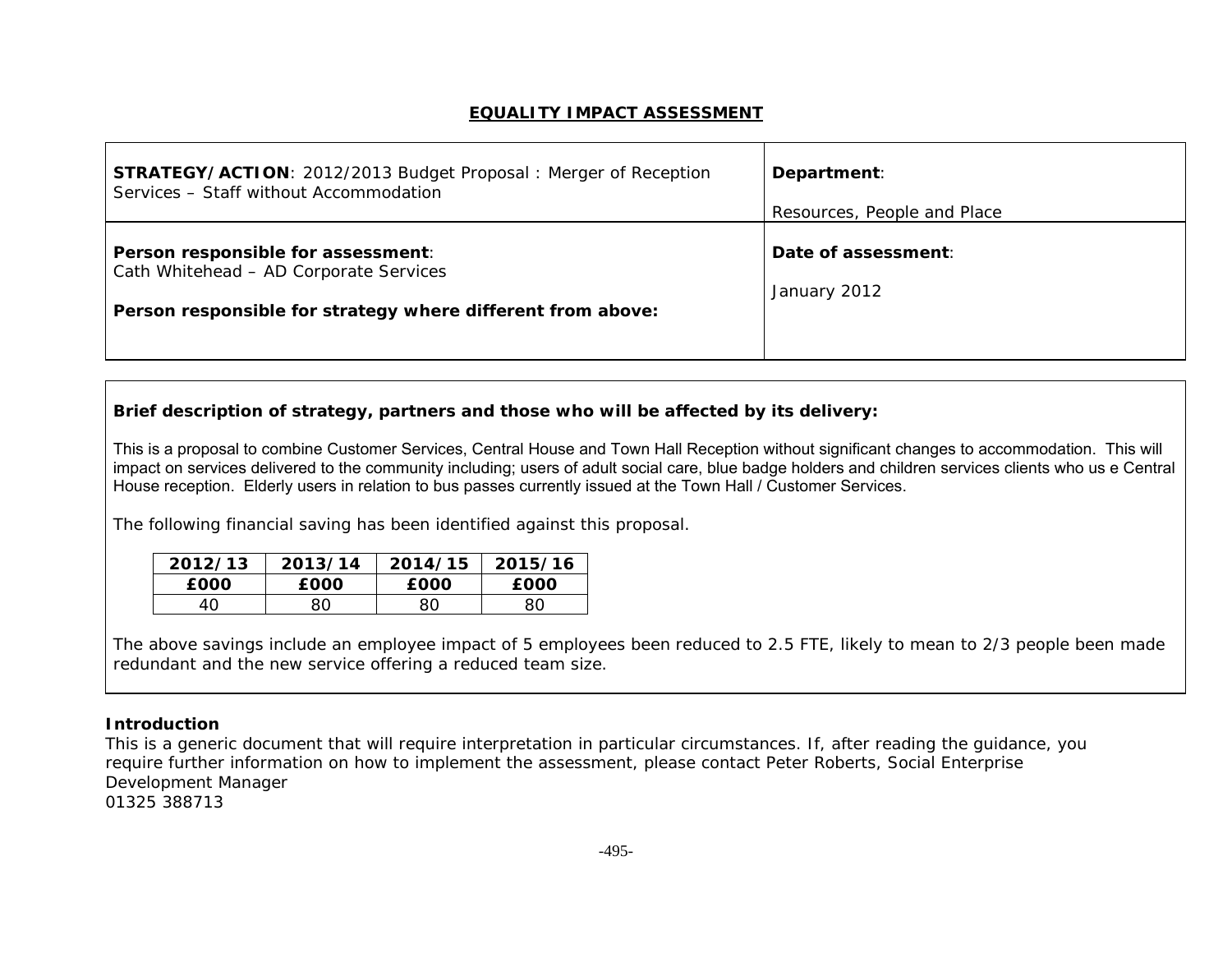**Q.1 Is your strategy and the actions it proposes accessible to everyone within the community? Bear in mind any economic, social, environmental, physical, intellectual, cultural, linguistic, technological or other barriers.** 

| <b>Issue</b>                      | <b>Yes</b>                                   | <b>No</b> | If yes, what evidence do you have to<br>demonstrate this?  | If no, what do you plan to do to remove<br>barriers to access? |  |  |  |
|-----------------------------------|----------------------------------------------|-----------|------------------------------------------------------------|----------------------------------------------------------------|--|--|--|
|                                   | Equality Act 2010 Protected characteristics: |           |                                                            |                                                                |  |  |  |
| Age                               | V                                            |           | Concerns raised at impact assessment at the                | Impact assessments will be undertaken at<br>implementation     |  |  |  |
| Disability                        | $\sqrt{}$                                    |           | the lack of continuity and anxiety that this<br>may cause. |                                                                |  |  |  |
| Gender reassignment               | $\sqrt{}$                                    |           |                                                            |                                                                |  |  |  |
| Pregnancy and<br>Maternity        | $\sqrt{}$                                    |           |                                                            |                                                                |  |  |  |
| Race                              | $\sqrt{}$                                    |           |                                                            |                                                                |  |  |  |
| Religion or belief                | $\sqrt{}$                                    |           |                                                            |                                                                |  |  |  |
| Sex                               | $\sqrt{}$                                    |           |                                                            |                                                                |  |  |  |
| Sexual orientation                | $\sqrt{}$                                    |           |                                                            |                                                                |  |  |  |
| Marriage and Civil<br>Partnership | $\sqrt{}$                                    |           |                                                            |                                                                |  |  |  |
| Local Priorities:                 |                                              |           |                                                            |                                                                |  |  |  |
| Geographical impacts              | $\sqrt{}$                                    |           |                                                            |                                                                |  |  |  |
| Carers                            |                                              |           |                                                            |                                                                |  |  |  |
| Young People leaving<br>care      |                                              |           |                                                            |                                                                |  |  |  |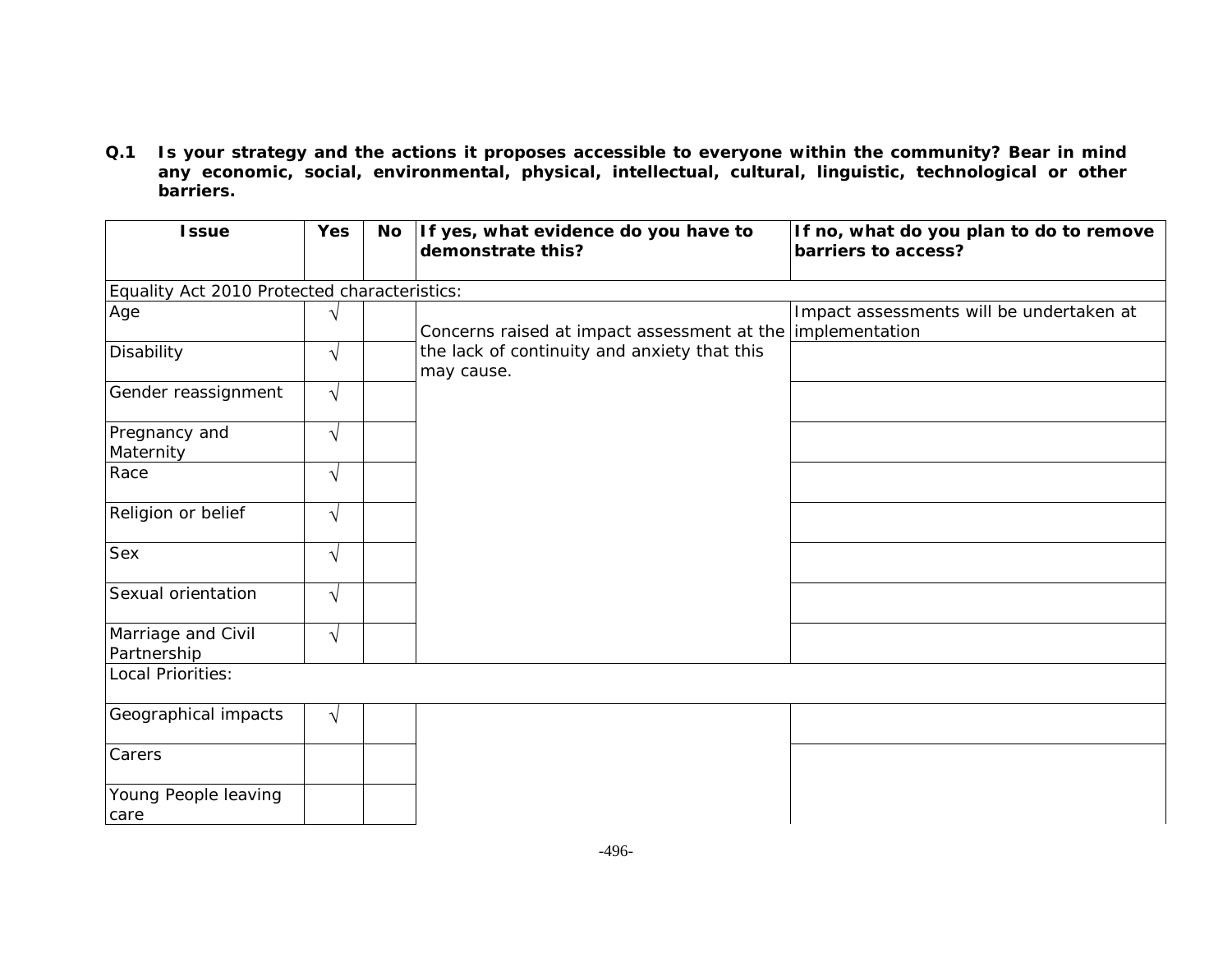| <b>Issue</b>                              | <b>Yes</b> | No | If yes, what evidence do you have to<br>demonstrate this? | If no, what do you plan to do to remove<br>barriers to access? |
|-------------------------------------------|------------|----|-----------------------------------------------------------|----------------------------------------------------------------|
| Gypsies & Travellers                      |            |    |                                                           |                                                                |
| Refugees & Asylum<br>Seekers              |            |    |                                                           |                                                                |
| Unemployed or low<br>lincome              |            |    |                                                           |                                                                |
| People with spent<br>criminal convictions |            | ٦Ι |                                                           |                                                                |
|                                           |            |    |                                                           |                                                                |

**Q.2 (a) For whatever reason, does your strategy and the actions it proposes treat any group differently from others?** 

| es |  |
|----|--|
|    |  |

**If you have answered 'yes', please specify those individuals or groups affected and whether the impact has the potential to be adverse.** 

**(b) What needs to be done to prevent any potentially adverse impact?** 

**Q.3 (a) Does your strategy promote equality? (e.g. does it contain actions that demonstrate a consideration of community cohesion and the needs of the members of Darlington's diverse communities)** 

| Yes |  |
|-----|--|
| חמ  |  |

**If you have answered 'yes', please give examples of how equality is promoted.**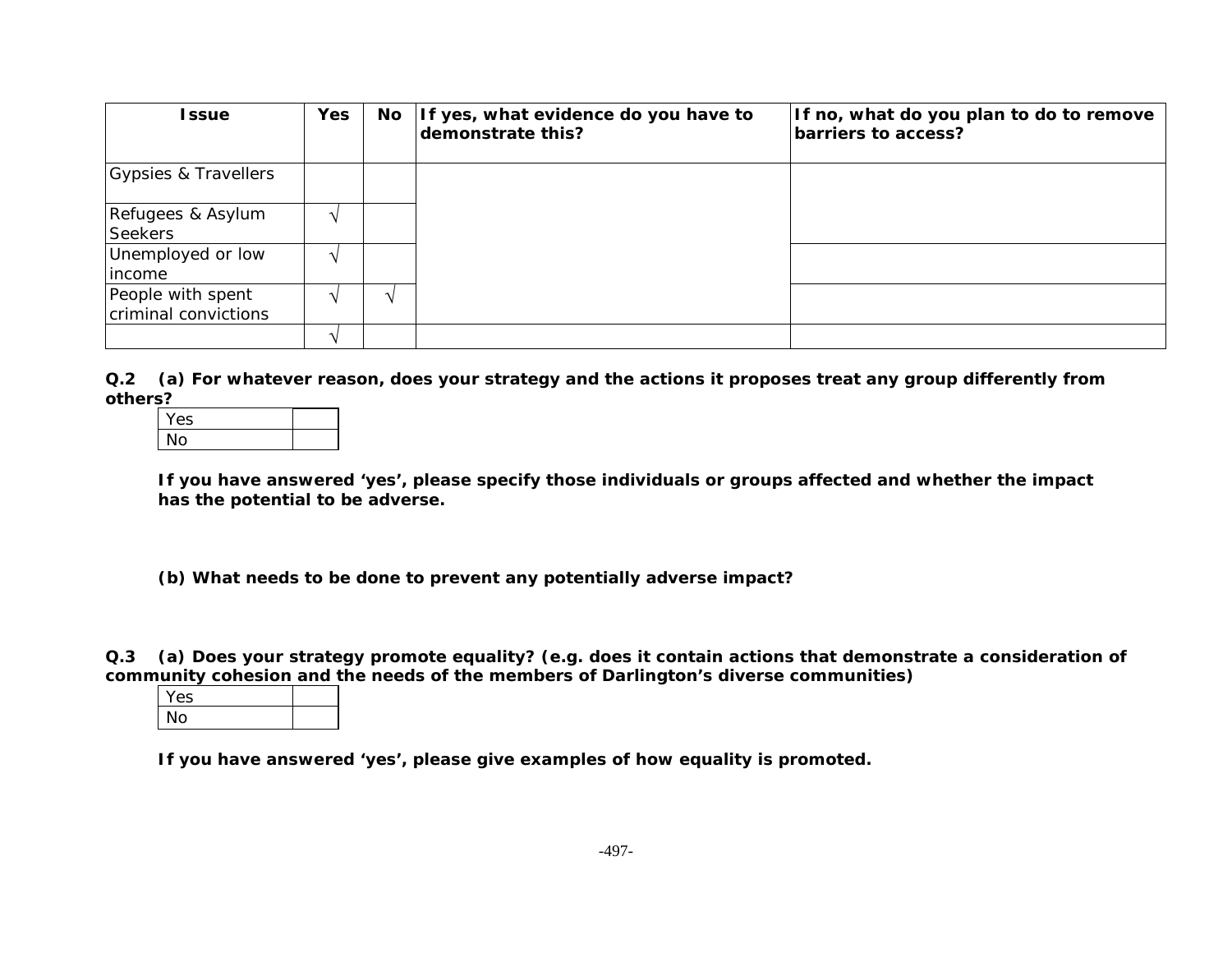By maintaining the service in limited / absolute minimum rather than removing / deleting service completely. The Council will continue to meet the equality act responsibilities and requirements Develop community cohesion and encourage self sufficiency / support and networking amongst community groups.

## **Q.4 In the past three years, have you consulted with any of the following groups regarding the development of your strategy?**

| Group                             | Yes | No l | If yes, please summarise evidence (Who? When? What were the If no, are you<br>outcomes?)                                     | satisfied that the<br>strategy has no<br>impact on this group? |
|-----------------------------------|-----|------|------------------------------------------------------------------------------------------------------------------------------|----------------------------------------------------------------|
| Age                               | V   |      | Consultation events have taken place as part of the 2011/2012 MTFP<br>budget consultation events, these include;             |                                                                |
| Disability                        |     |      | Public consultation events specifically targeted for disabled,                                                               |                                                                |
| Gender reassignment               |     |      | young people and older people<br>Town Crier publications                                                                     |                                                                |
| <b>Pregnancy and Maternity</b>    |     |      | Online forums<br><b>Talking Together Events</b>                                                                              |                                                                |
| Race                              |     |      | Staffing road shows and internal communications to employees<br>Attendance at local community groups and action groups (i.e. |                                                                |
| Religion or belief                |     |      | DAD)                                                                                                                         |                                                                |
| Sex                               |     |      |                                                                                                                              |                                                                |
| Sexual orientation                |     |      |                                                                                                                              |                                                                |
| Marriage and Civil<br>Partnership |     |      |                                                                                                                              |                                                                |
| Geographical impacts              |     |      |                                                                                                                              |                                                                |
| Carers                            |     |      |                                                                                                                              |                                                                |
| Young people leaving<br>care      |     |      |                                                                                                                              |                                                                |